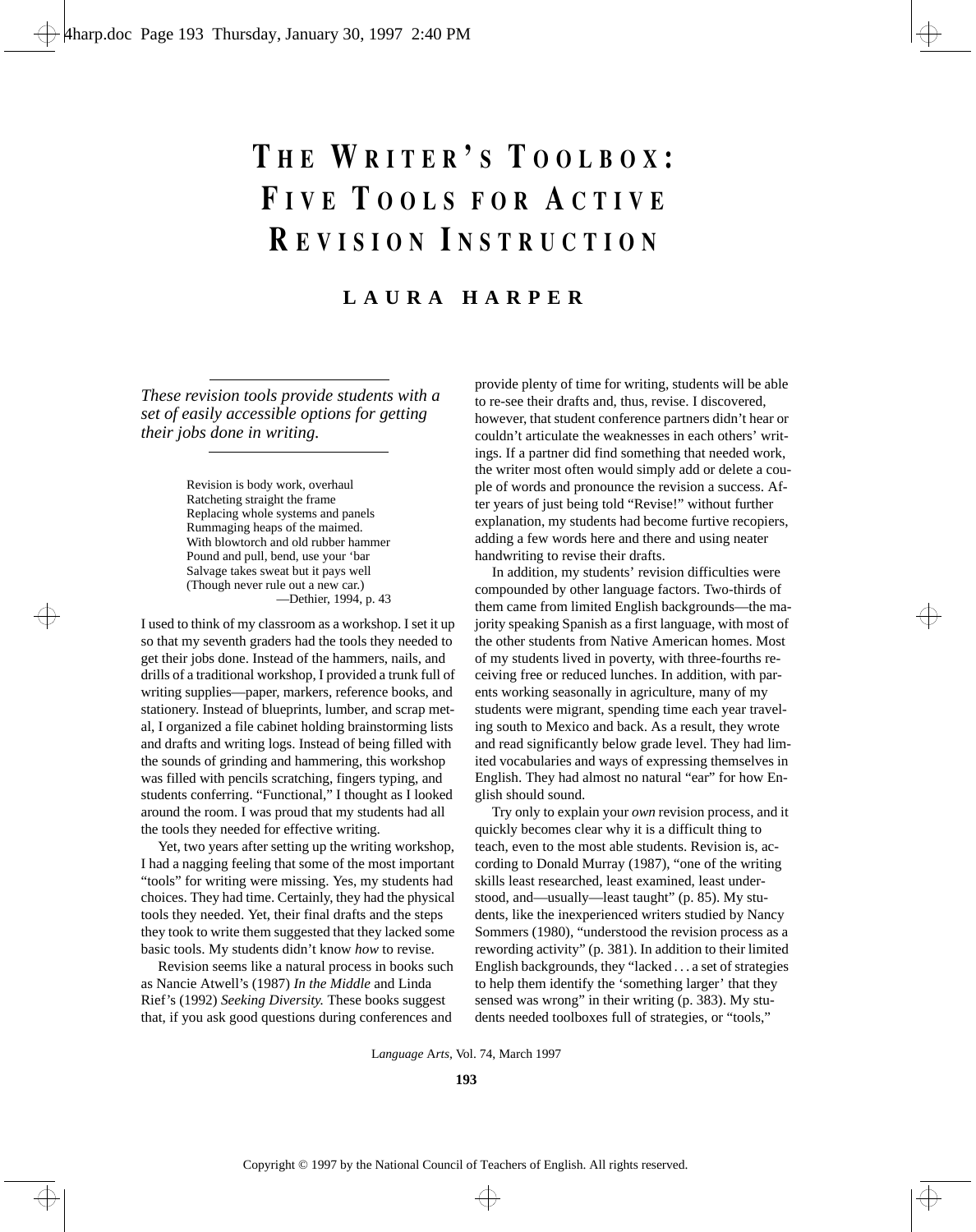with which to pound, saw, drill, and otherwise rebuild their writing.

What should a Writer's Toolbox do for writers? Well, consider what makes toolboxes so valuable to carpenters or mechanics. First, toolboxes keep tools immediately accessible. Carpenters or mechanics can grab their hammers or wrenches instantly and put them to quick use. A Writer's Toolbox must do the same. I wanted my students to have quick access to revision options and not waste time in needless mental blocks or

After years of just being told "Revise!" without further explanation, my students had become furtive recopiers, adding a few words here and there and using neater handwriting to revise their drafts.

endless rewordings. Second, toolboxes provide carpenters and mechanics flexibility. They have a range of tools from which to choose, tools appropriate to each job. Likewise, I wanted our toolboxes to contain a range of choices, or techniques, to expand my students' flexibility in making revisions.

Fortunately, I found a source for these tools. During our reading workshop time, I read Barry Lane's (1993) *After the End,* and I was eager to try some of his revision ideas with my students. I gave each of them a 5'' by 8'' manila envelope that would serve as a "toolbox" and stay in each student's writing folder. During the following six weeks, we filled the toolboxes with five of Lane's revision "tools": Questions, Snapshots, Thoughtshots, Exploding a Moment, and Making a Scene.

#### **Questions**

When I became engaged to be married, my students cross-examined me for all the details. I took this to be the perfect way to introduce our first tool, or revising technique, called Questions. I stood at the front of the room and said, "Last month, my boyfriend asked me to marry him." I paused and looked around the room. "Any questions?"

"Where were you?" yelled Erin, probably surprised by the opportunity to quiz me about my life outside of school.

"How did he ask?" asked Jamie, followed by giggles from classmates.

"How did you feel?" called Melanie, with more giggles.

I quickly scrawled the questions on the board until I was out of room. When I finished, one curious student ventured, "Are you really going to answer these?"

I stalled. Before I would answer their questions, I said I wanted them to try Questions themselves. I asked them to pair up, read aloud the drafts of writing they were currently working on, and then write down any questions they had as they listened. There was only one rule: No yes/no questions allowed. One student, Monica, was asked by her partner how she felt when she realized that her house had been robbed. Andrew's partner asked him to tell more about the setting of his story, a favorite swimming hole. Elena's partner asked what made Elena's aunt, who had recently passed away, so special. Then, the students selected the most appealing questions about their drafts and freewrote on them.

In her first draft, Elena listed a few of the things her and her aunt liked doing together. She said that her aunt "had a baby boy named Anthony," and went on to write: "When my brothers would fall asleep, after playing with Anthony and his toys, Angie and I would go in the kitchen and make cookies."

After our Questions session, Elena decided to describe a specific time when she helped her aunt take care of Anthony:

As I was pushing Anthony in his rocker, his short brown hair blew in the breeze. He was laughing and clapping his hands. "Mama!" he called. As I walked to put him down, he hugged me with his hands. They looked like his mother's. I put his socks on and his pants. His chubby legs moved around in the air.

The Questions technique not only allowed Elena to add a few paragraphs in response to her partner's questions, but more importantly, it prompted her to rethink her story. Her first draft, which had been a rather impersonal expository piece explaining her sadness at her aunt's death, evolved into a narrative that vividly portrayed their close relationship.

While revising, Elena experienced what Murray (1987) refers to as "a process of discovery." He asserts that "writers much of the time don't know what they are going to write . . .[and they] use language as a tool of exploration to see beyond what they know" (p. 90). The Questions technique reinforces this idea, especially for students writing in non-native languages. It slows the writing process so that new angles and memories can be expressed bit by bit. It also can be used to push drafts in new directions as new discoveries are made.

I wanted my students to have some way to keep this revision technique handy, just as carpenters keep their tools ready for quick access. I knew that, for middle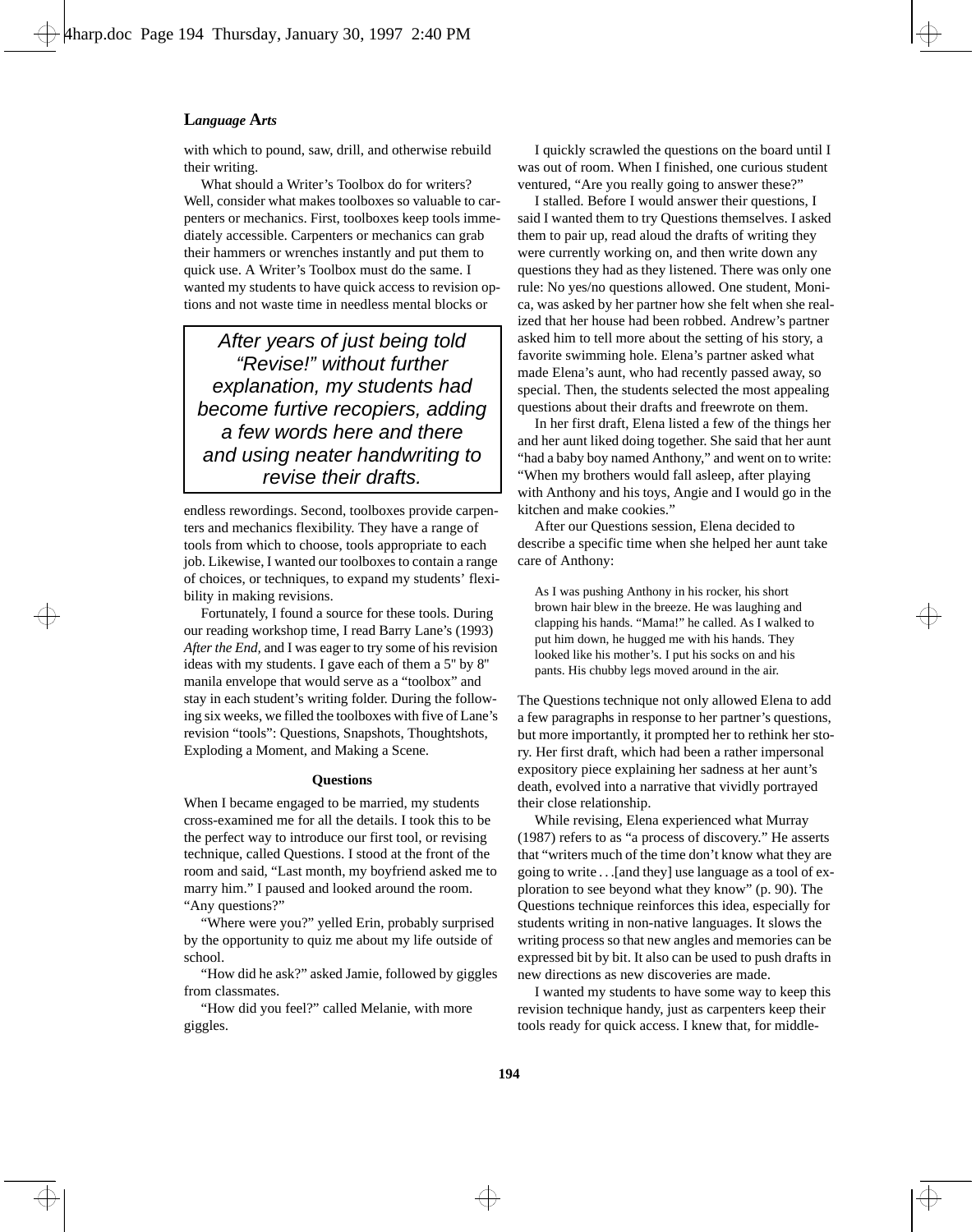schoolers, simply putting the technique in their notes wouldn't be enough. The "tool" would grow rusty with disuse and would eventually be lost. They, like the twelfth graders observed by Janet Emig (1971), needed a way to "translate an abstract directive . . . into a set of behaviors" (p. 99). Since most of my students were non-native users of English, creating "scaffolding," or temporary structures for building language skills, was especially important in the development of their English (Boyle & Peregoy, 1990). I wanted them to have something tangible—like a manipulative in mathematics—so they could remember the steps of the technique and begin to use them on their own. We needed to make actual Questions "tools" to put inside our toolboxes. To that end, we brainstormed about the technique's basic steps and then wrote them on index cards. Each student put a Questions index card, or tool, in his or her Writer's Toolbox, or manila envelope, which then went into his or her writing folder.

Finally, to save time for me as well as to make the technique easier for my students to use, I wanted us to have a shorthand with which we could communicate about our revisions. I wanted us, for example, to be able to jot notes to each other recommending that certain tools be used in certain places. As Lane (1993) notes, "though each writer's process is different, a shared language helps writers . . . to gain control" of the writing process. To that end, we created a symbol for the Questions technique, a fat question mark with a circle around it. Instead of writing a lengthy comment such as, "Try having a conference on this passage to see if you can get some more information," we could simply draw the fat question mark symbol on a draft. The writer would know at a glance to try a Questions conference. Peer conferences and teacher conferences, both crucial in helping non-native English speakers gain confidence in their writing (Mendoca & Johnson, 1994; Zhang, 1995), became more focused. Having created and practiced using our first tool, we were ready to move on.

#### **Snapshots**

I wish I had a nickel for every time I scrawled "Describe" or "Explain" or "Give more detail" next to an imprecise sentence in my students' writing. To double my earnings, I wish I had a nickel for every time my students, having read my scrawled comments, simply added a word or two, believing they had done what I had asked. Sentences such as "I walked into my bedroom" actually became worse after complying with my margin comments, turning into "I walked into my big, blue, full, messy bedroom." Although it is true that my students *did* need to do better jobs describing, explaining, and giving more detail, my suggestions did not help them discover the kinds of details that would bring their stories to life.

Information is critical to the revision process. During revision, writers need ways to "gather new information or to return to their inventory of information and draw on it" (Murray, 1987, p. 93). They need ways to re-enter their stories and actually "see characters walking or hear characters speaking" (Murray, 1987, p. 90). Like William Faulkner, they must be able to "trot along behind [their characters] with paper and pencil" (Murray, 1987, p. 101).

The Snapshot, our second revision tool, allows writers to do these things. It forces them to focus on close, physical detail and move from describing "preconceived thoughts and feelings to an objective reality that's both more mysterious and compelling" (Lane, 1993, p. 37). In other words, Snapshots provide a structure for the very thing we incessantly implore our students to do: Show, don't tell.

By way of introducing my students to the tool, we first looked for some good descriptions by authors we were reading, from Gary Soto to Gary Paulson. I offered an excerpt from *Little House in the Big Woods* (Wilder, 1989), which I had found in Lane's (1993) description of Snapshots:

Ma kissed them both, and tucked the covers in around them. They lay there awhile, looking at Ma's smooth, parted hair and her hands busy with sewing in the lamplight. Her needle made little clicking sounds against her thimble and then the thread went softly, swish! through the pretty calico that Pa had traded furs for. (p. 33)

I asked my students to notice how Wilder, as she describes Ma's sewing, is freezing the action and painting "boxes within boxes" of descriptions (Lane, 1993, p. 33). I wanted to give them a visual representation of how Wilder had accomplished this. In a box the size of a Polaroid snapshot, we drew the scene described, including the lamp, Ma, and the kids in bed. Then, in a second box the same size, I drew a "zoomed in" picture of the same scene, but with only Ma, letting her figure fill the entire frame. As a result, she was larger, and it was possible to see details of her hair and her sewing. Last, in a third box the same size, I drew only Ma's hands, zooming in on the details of the needle and thimble, and even the design of the calico fabric, so that they became clearer.

Students practiced by taking Snapshots of nearby classmates. They either wrote a description of what they saw or drew a picture from which they were then able to write. After taking Snapshots, they were ready to try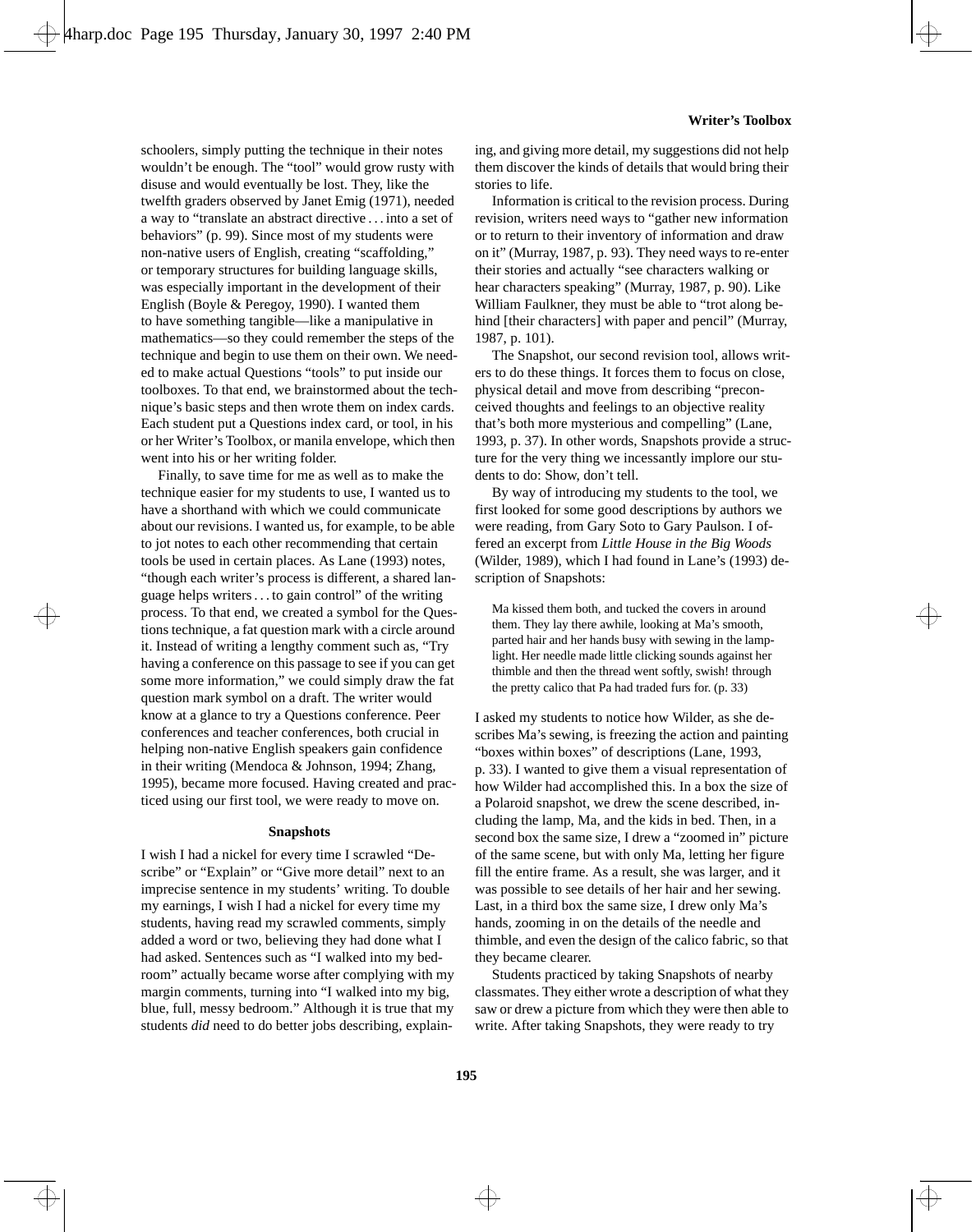them in their current drafts. Students paired up and began looking for places in their partners' writing where they had trouble visualizing what was going on. The partners marked three or four of these places with our symbol for Snapshots, a small outline of a camera.

During one Snapshot conference, Amber's partner told her to add a Snapshot to a scene in which Amber is getting a new punk haircut. Amber had written in her original draft: "The chair rumpled as I wiggled. The razor buzzed along my neck. I could feel the hair falling, and I didn't exactly want it to anymore." She began by unlocking more of the memories she had of this scene and finding places for them in her story. First, she drew a picture of the scene at the exact moment the haircut began, with the action frozen. In a box on her paper, she sketched herself nervously seated in a barber's chair. Then, she wrote a paragraph describing what she saw and what the picture helped her remember. Under the drawing, she described the scene:

I sat there squirming, the blue plastic of the chair crumpled and cracked under me. The tightness of all the clips and hair ties made my head throb. I could hear the razor buzzing. I couldn't believe I was doing this.

Next, Amber picked a part of the picture she thought would be interesting to zoom in on. She chose her head as it was being shaved on one side. In another box, she drew a second picture, one that zoomed in on her head so that it nearly filled the entire box. Then, Amber wrote a second paragraph, describing what she could see in her second drawing. Under this box, she wrote what she saw:

I felt my hair falling to my shoulders, then to the floor. The razor vibrated behind my right ear, making me giggle. I tried as hard a I could not to move. I didn't want her to cut me.

Finally, Amber zoomed in one last time. She selected the part of her second picture that was the most interesting to her, and, with the action frozen, zoomed in on it in a third picture. She took an almost microscopic perspective, sketching the bristly hairs that remained on her head. Under this third box, she described the memories that the drawing triggered:

The tiny bristles left behind itched, but I didn't dare scratch them. The beautician still had the left side to shave. As the razor pulled away from my head, I scrunched my neck back. The bristles jabbed into my skin, and I felt a tear come to my eye. What if she messed it all up? It would be impossible to grow back.

Through the Snapshot technique, Amber discovered things about her story that she thought she had forgotten. Instead of being commanded to "Describe more" or "Be more specific," she was given a strategy by which to recreate the experience. Having been given a strategy instead of an abstract comment, she elaborated more on physical sensations, such as the "tightness of all the clips and hair ties," as well as on her own emotional state. Amber *showed* what it was like to be getting this drastic haircut, instead of only *telling* about it. Like

Through the Snapshot technique, Amber discovered things about her story that she thought she had forgotten.

Robert Frost, she experienced the "surprise of remembering something I didn't know I knew" (as quoted in Murray, 1987, p. 101).

After completing our Snapshots and finding places for them in our drafts, we made our Snapshot tool. We brainstormed about the basic steps of drawing and then writing the Snapshot. Whenever we are reading a draft and have trouble picturing a character or a setting in our minds, we simply draw a small camera in that spot, confident that the writer will know how to fix the problem. This symbol is probably our most frequently used.

#### **Thoughtshots**

Helping students create vivid descriptions of the concrete stuff of their stories is challenging. However, this challenge pales in comparison to the difficulty my students had portraying the internal landscapes of their characters. They struggle with describing how their characters feel and what their characters think. At best, my students resort to simply telling. They write statements like "He felt confused" or "She was mad" or "I couldn't wait." At worst, they leave out their characters' thoughts and feelings completely, resulting in stories populated with unthinking robots. Indeed, characters in middle school students' writing often "exist merely to serve the plot" with no attention given to their "internal reflection" (Graves, 1994, pp. 288–289). No wonder realistic characters are so rare in their writing. Thoughtshots, our third tool, give writers ways to move inside their characters and show what their characters are feeling.

To get a better understanding of how professional authors move inside their characters, my students and I turned to our novels. We flipped through examples from our independent reading as well as from books like *Walk Two Moons* (Creech, 1994), *Fallen Angels* (Myers, 1988), and *Catherine, Called Birdy* (Cushman, 1994).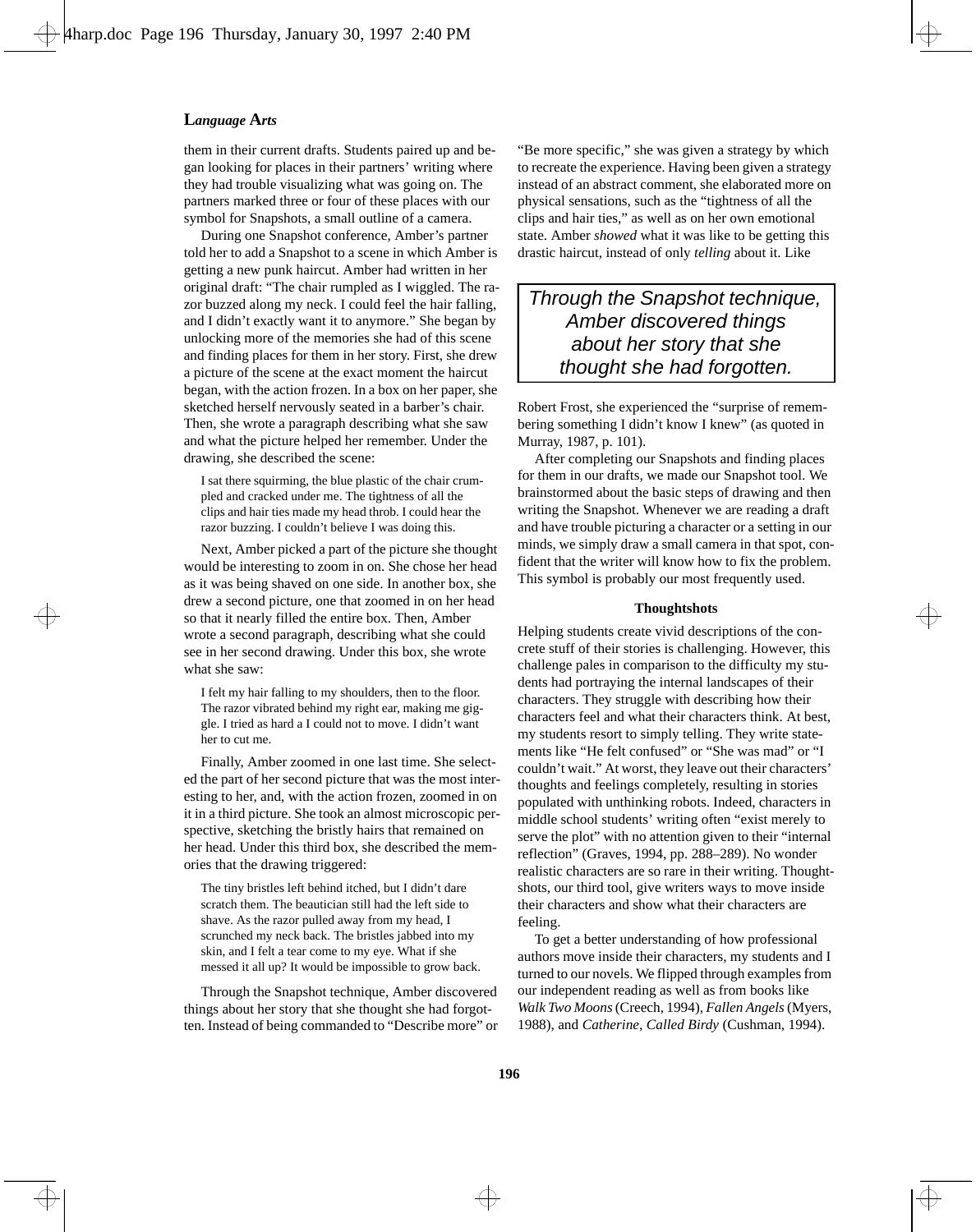We listed three basic things that authors do to portray the internal reflections of their characters: (1) characters have flashbacks, triggering their memories of related events or causes; (2) characters have what we called "flashforwards," predicting the outcomes of their actions and anticipating what people will say and think; and (3) characters have what we called "brain arguments," debating with themselves about what is going on and what they should do about it.

Once again, I asked my students to read their current drafts aloud to their partners and look for three or four places where they would like to know what the characters were thinking. Then, the students set to work, choosing one such place and giving characters flashbacks, flashforwards, and brain arguments.

Maria's story was about an incident that happened while she babysat her brother. He decided to fry the legs of a frog he had caught in the backyard, a tense situation for any babysitter. Her first draft contained only one line of thoughts or feelings: "I was bored." Maria's partner suggested that she write a Thoughtshot to describe what it was like when her parents came home. Maria began with a flashforward:

I heard the rattling of a car engine coming closer to our house. Could it be my parents? I thought. I could picture my mom's face in my mind when she sees that we have two frogs in the kitchen. I know she'll throw away the pans and dishes we used. I hope they know it was all my brother's fault.

Then, she added a flashback:

I remember when my brother and I had made my mom a mud cake for her birthday. She had thought it was real chocolate, probably because we had put real candles on it. It wasn't long before she found out it was mud, after all. Why don't I ever say anything against my brother's ideas?

Last, Maria wrote a brain argument, showing the way she argued with herself about what to do to stay out of trouble:

I started feeling the sweat on my hands when the door shut. "Quick, in my room," my brother whispered. "Should I stay where I am or hide with my brother?" I asked myself. Why should I leave if I didn't do anything bad? I'm getting out of here. Before I knew it, I was in my brother's room leaning against the door.

By adding Thoughtshots to her story, Maria not only lets her readers know what her characters are thinking but also does some rather sophisticated characterization. From these brief paragraphs, we get both a history of this brother-sister relationship as well as a glimpse of

Maria's desire to be seen as "good." This characterization was something Maria did with little difficulty once she was given a strategy, essentially a set of behaviors, rather than an abstract command to "develop these characters."

To keep this strategy easily accessible, we discussed and wrote the steps for writing Thoughtshots on index cards and put them in our toolboxes. We then decided on the thought bubble as our symbol, our shorthand way of saying, "I'd like to know what this character is thinking right here. Let me inside!"

#### **Exploding a Moment**

"Time to the writer is like play dough in the hands of a toddler" (Lane, 1993, p. 65). Writers are in control of time in their stories, and they can shape it according to their purposes. Yet, my students were not able to stretch out the exciting moments of their stories. They rushed through climactic events—motorcycle crashes, high-dive plunges, and romantic advances—in a matter of one or two sentences. Their stories more than lacked suspense. Major life events in their stories were almost laughable because of the cursory treatment they received. Exploding a Moment makes writers the masters of time in their stories. It links together Snapshots and Thoughtshots by using action, thus allowing writers to stretch the exciting seconds of their stories into what seems like hours, creating suspense for the reader to savor.

I brought my kitchen timer to school when I introduced the Exploding a Moment tool. I read aloud an excerpt from *The Chosen* (Potok, 1967), one paragraph at a time, getting students to time the length of each one.

Exploding a Moment...(allows) writers to stretch the exciting seconds of their stories into what seems like hours, creating suspense for the reader to savor.

We then looked at what actually happened in each paragraph—a wind-up, a pitch, a return throw from the catcher, a second pitch, and, finally, a hit. While the entire action in *real time* probably took less than two minutes, the *story time* took twice as long.

The students identified the exciting moments, including the time preceding, during, or subsequent to the exciting moments, in their own drafts. Salvador picked the moment when he was being chased by a dog; Israel, the few seconds before he gave a girl a Valentine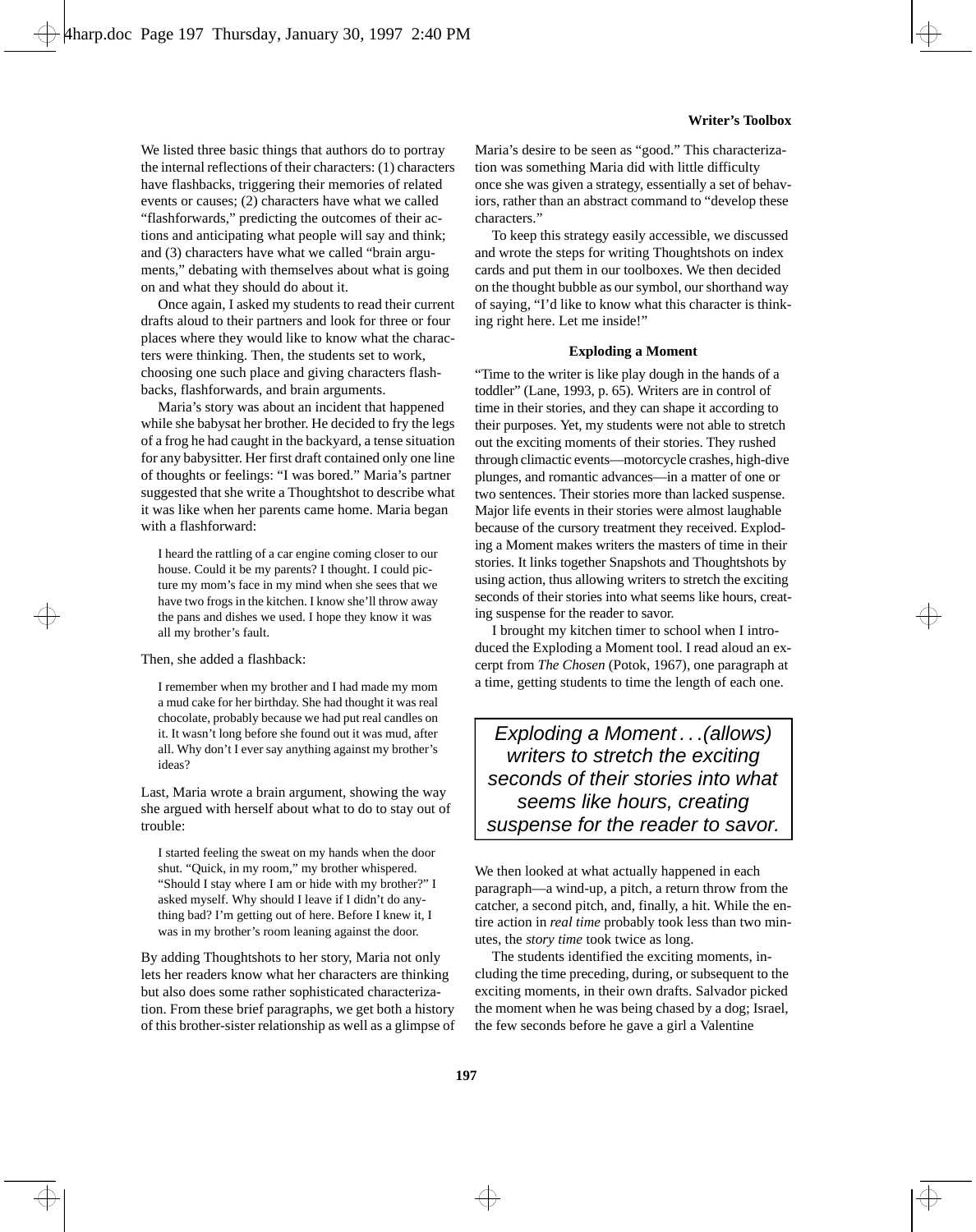present; and Felicia, the instant when she knew she was locked in the trunk of a car. They estimated how long these exciting moments lasted in real time. Then, they read the exciting moments in their drafts to determine the story time. Most students found that, instead of making their exciting moments last as long as they did in real life, they actually were cutting them to less than one-tenth the actual time. The students inserted the symbol for the Exploding a Moment technique—a stick of dynamite—into these scenes.

Felicia was writing a story about a time, during an especially aggressive game of hide-and-seek, when she had gotten locked in the trunk of a car. In an early draft, she told the story in an abbreviated way: "I was playing hide and seek, and I thought I would hide in the trunk of a white car." However, by Exploding a Moment, she broke this moment down into smaller actions. She realized there were actually four events that she had been lumping together: One, she climbed into the trunk; two, she pulled the trunk almost closed; three, her brother pushed the trunk closed; and, four, Felicia kicked and screamed to be let out. Now, Felicia wanted to explode the moment by using these four actions as the main ideas for three paragraphs and by adding Snapshots and Thoughtshots to each one.

In her first paragraph, Felicia paced herself and described only her first action: her entry into the trunk. She blended with this single action some fragments of Snapshots and Thoughtshots:

I crawled into the trunk, onto the hard but padded floor. I looked to see if he was there. I glanced back at the door. As soon as I saw him coming, my face pinched into a worried frown. I slowly lay down. I grabbed the steel white rim of the trunk and pulled on it until it reached the tip top of the lock. I could see a little, just enough to peak. It looked like a line of light between the trunk door and the car.

Already, Felicia had created more suspense, taking the reader inside the trunk with her. She then showed, in slow motion, the next action, again blended with mini-Snapshots and Thoughtshots:

"Where is he?" I asked myself. I could no longer see through the small opening of light that had come into the trunk. It was completely silent. No one was to be seen. I looked out, raising the trunk lid a little. He sneaked around, looked right at me, eyeball to eyeball, and slammed the door shut. I pushed. I kept on pushing. It was locked!

Finally, Felicia moved to the final action, her response, which was made more vivid by including her thoughts and some physical details:

I panicked. "Open this trunk right now!" I said. I kicked at the door. How could he open it, though? I asked myself. He didn't have the keys. I started to feel sweat roll down my body. I kicked and kicked and kicked. What could I do? All I could do was wait. I felt bruises forming, and my legs started to sting. It was dark, and I just lay there. I was burned out with no energy left. It was all silent.

This passage of Felicia's story, which originally could be skimmed over, if not skipped entirely, was expanded into three suspenseful paragraphs.

Exploding a Moment allows students to tell important parts of their stories in slow motion, and, in the process, it helps them remember. "One unexplored skill which might help our understanding of ... revision," suggests Murray (1987), "is the writer's use of memory" (p. 95). He theorizes that writing actually "unlocks information stored in the brain" (p. 95). Exploding a Moment allows us to access information locked in the brain, resulting in both more descriptive writing on the part of the author and more suspenseful entertainment for the reader.

#### **Making a Scene**

At the root level, revision means "to re-see." According to Sommers (1980), inexperienced writers frequently have an "inability to 're-view' their work again ... with different eyes" (p. 382). Furthermore, non-native English speakers, with which my classroom was filled, need additional help remembering that their drafts are temporary, that they can make extensive changes to their writing without focusing on conventions (Diamond & Moore, 1995). Our fifth revision tool, Making a Scene, works as a diagnostic tool that helps students see their writing through new eyes. Like a mechanic's lift, this tool allows students to take a better look at their writing and see if it is balanced.

Many students only use one element of narrative writing: action. Their stories read like laundry lists of things their characters did. Few student writers and conference partners know when a piece of writing needs more dialogue or description or internal reflection to flesh out the action in the story. The Making a Scene tool helps students evaluate their drafts for the four main ingredients of narrative writing—action, dialogue, Snapshots, and Thoughtshots—and allows them to see where and how often they used each type. We began by designating one marker color for each main ingredient in narrative writing: blue for action, yellow for dialogue, red for Snapshots (here being used to include almost any physical description), and purple for Thoughtshots (or internal description). The students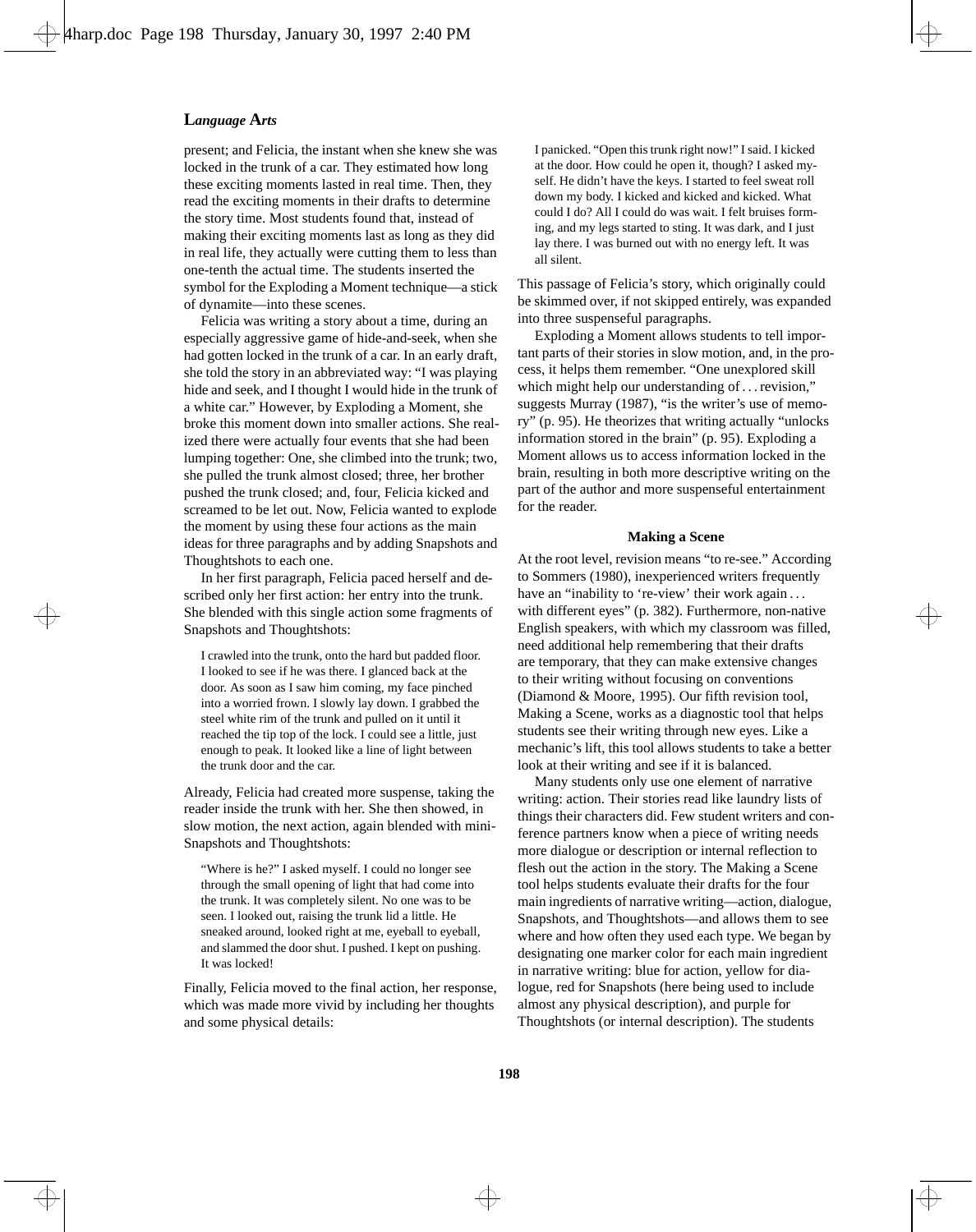then traded drafts and underlined every line in one of the four colors. Some drafts were almost completely underlined in blue; others had no yellow; others had huge blocks of red; but only a few drafts had a rainbow of colors. In case the colors didn't get the message across boldly enough, we also tallied the percentages of each type of writing in the drafts. Suddenly, my students could "re-see" their drafts.

Monica, writing about the robbery of her house, saw that she needed to add more dialogue and action to her

Furthermore, Making a Scene helps students . . . realize the importance of drawing from all four elements of narrative writing in order to create balanced scenes.

story. Nearly two-thirds of her story was Snapshots; 17% was Thoughtshots; 14%, action; and a mere 2%, dialogue. Angelica's story about her family's recent move was overloaded with action at the expense of physical detail: 44% of her story was action; 22%, Thoughtshots; 18%, dialogue; and only 6%, Snapshots. Even students who had balanced the elements of their writing more proportionally could "see" areas of their drafts where they could better blend the elements, mixing thoughts with descriptions, combining dialogue with action. With the evidence in front of them, my students had reasons to revise and saw possibilities for doing so. Furthermore, Making a Scene helps students as they draft new stories. They realize the importance of drawing from all four elements of narrative writing in order to create balanced scenes.

Our symbol for Making a Scene is the black and white board that a movie director clicks shut when crying, "Action!" Placed in our toolbox, it became our fifth tool for revising.

#### **Conclusion**

Like the toolboxes of any skilled craftsmen, the Writer's Toolboxes give my students a set of easily accessible options for getting their jobs done. As a result, my room works more like my vision of a real writing workshop. However, I still have a few nagging questions. First of all, what other tools might be added to my students' toolboxes? For example, what tools work well in other genres, such as expository or persuasive writing? What tools might work better with students with other

language backgrounds? Second, I wonder what methods are most effective in teaching these revision techniques. Is it important, as one group of students advised me, to perform all of these techniques on one piece of writing? Would it be more effective to scatter these throughout the year? Third, and most importantly, what effect does the toolbox have on related areas of the reading and writing workshop? How do these tools change students' approaches to conferencing, to reading, to prewriting, and to drafting? My sense, as I listen to writing conferences and book groups, is that these tools, with frequent use, become internalized and improve my students' abilities as conference partners, readers, and drafters.

Despite the inevitable need for fine-tuning, the Writer's Toolbox—by increasing choices and by creating a common language—strengthens my students' ownership over their writing. Tait, a reluctant reviser at the beginning of the school year came to this conclusion after our Writer's Toolbox unit: "I used to think revision was just a waste of time, but now I've seen what revising can do to a story." Brian, a student instantly frustrated by comments like "Describe more," also came to understand the purpose of revising: "My ideas about revision have really changed. Now, I can do more to help my writing, to make it better. At the beginning of the year, I didn't understand it. Now I do." In fact, when questioned in an anonymous survey, all of my students said they would definitely use these revision techniques in the future. By giving them a way to talk about, to make decisions about, and eventually to perform revisions, the Writer's Toolbox transformed my students from recopiers to writers more in control of their craft. After all, that is what a writing workshop is all about.

#### **References**

- Atwell, N. (1987). *In the middle: Writing, reading, and learning with adolescents.* Portsmouth, NH: Heinemann.
- Boyle, O. F., & Peregoy, S. F. (1990). Literacy scaffolds: Strategies for first- and second-language readers and writers. *The Reading Teacher, 44,* 194–200.
- Creech, S. (1994). *Walk two moons.* New York: Harper-Collins.
- Cushman, K. (1994). *Catherine, called Birdy.* New York: Clarion.
- Dethier, B. (1994). Eddie's full service rewrite. *English in Texas, 25,* 43.
- Diamond, B. J., & Moore, M. A. (1995). *Multicultural literacy: Mirroring the reality of the classroom.* White Plains, NY: Longman.
- Emig, J. (1971). *The composing processes of twelfth graders.* Urbana, IL: National Council of Teachers of English.